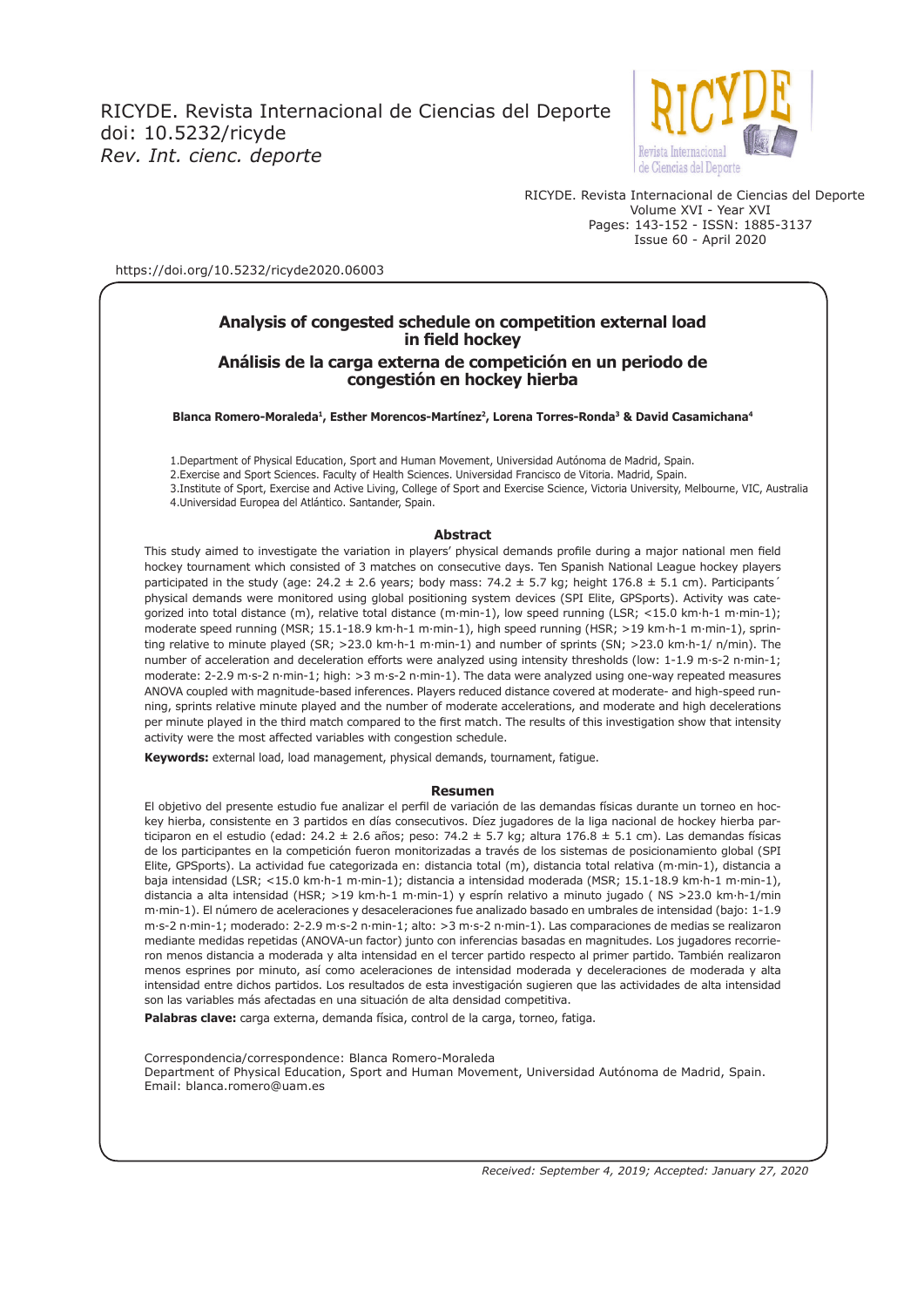# **Introduction**

Field hockey can be described as a stick-and-ball team sport characterised by variable intensity which repeatedly alternates periods of effort and recovery with a high offensive intensity which repeatedly alternates periods of effort and recovery with a high offensive and defensive technical-tactical emphasis in which players require certain physical qualities (aerobic-anaerobic capacity and power, sprinting, acceleration, deceleration and changes in direction, to cite just a few) in order to perform successfully (Morencos, Casamichana, Torres, Romero-Moraleda, Haro, & Rodas, 2019). Typically, tournaments in this sport require the players to play in a congested schedule, where they participate on an average of 3 matches in 4 days or 7 matches across a 10-day period (Ihsan, Sahrom, Choo, Chia & Aziz, 2017; Jennings, Cormack, Coutts, & Aughey, 2012).

In other outdoor team sports, such as soccer, it has been advised that players may experience neuromuscular fatigue after one single match (Nedelec, McCall, Carling, Legall, Berthoin & Dupont, 2014) and residual fatigue over the curse of periods of congested schedules (Jones, Greig, Mawéné, Barrow, & Page, 2018). The causes of fatigue in these situations are multifactorial, including muscle damage (alterations in the levels of markers of muscle damage, inflammatory and immunological markers), alterations in the sense of effort, reduction of glycogen synthesis and dehydration (Twist & Highton, 2013).

Although not always with such clear results in other study were physical activity, technical performance and injury incidence were unaffected during a prolonged period of fixture congestion (Dellal, Lago-Peñas, Rey, Chamari, & Orhant, 2015). It should be taken into account also the effect of age in fatigue variables in this kind of congested periods (Sanchez-Sanchez, Sanchez, Hernandez, Ramirez-Campillo, Martínez, & Nakamura, 2019). Few studies have examined, however, changes in activity profiles over the course of a tournament in elite hockey players. Spencer et al. (2005) determined an increase in walking time and a concomitant decrease in jogging time in subsequent matches when players played 3-in-4 days matches in field hockey. In a study conducted during the World League 2 (field hockey international tournament), the analyzed data showed oscillatory changes across 6 matches throughout the 9-day tournament for physical demands such as total distance, distance running at low-speed and high-speed (Ihsan et al., 2017).

On the other hand, when playing 6-in-9 days matches, field hockey players were able to maintain exercise intensity, without finding changes in players' physical demands as the tournaments progressed (Jennings et al., 2012). Similarly, another study showed that field hockey players under the same congestion schedule context were capable of maintain their physical demands within and across matches (Polglaze, Dawson, Buttfield, & Peeling, 2017).

When it comes to intra-match analysis, in an international tournament, male field hockey players reported a decrease in total distance in the second half compared to the first half in a match, being the result of a reduced distance covered in the  $6.1$ -11.0 km·h<sup>-1</sup> speed threshold (Lythe & Kilding, 2011). In contrast, Jennings et al., (2012) have shown a maintenance of the High Speed Running (HSR), either reported as total distance covered or time spent over 15 km·h-1 across the halves.

Therefore, the aim of this article was to study the variation in players physical demands profile during a major national men field hockey tournament which consisted of 3 matches on consecutive days.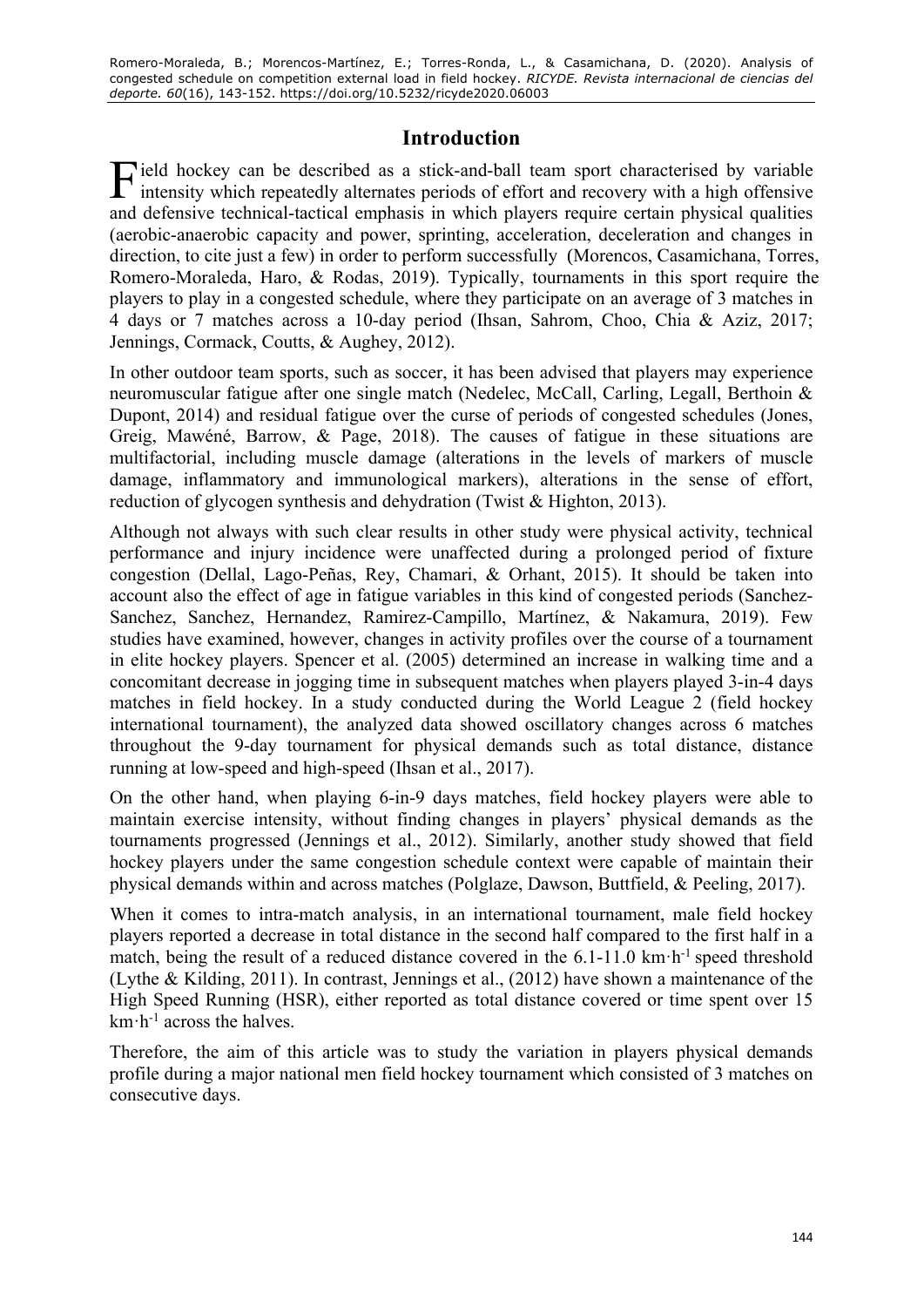# **Methods**

# *Participants*

Ten male Spanish National League hockey players (backs, midfields and forwards) from the same club participated in the analysis (age:  $24.2 \pm 2.6$  years; body mass:  $74.2 \pm 5.7$  kg; height  $176.8 \pm 5.1$  cm). The participants played in the Spanish Hockey League First Division, with  $6.2 \pm 1.5$  years of experience. The players trained  $4.0 \pm 1.5$  times per week, consisted of a regular field hockey-training exposure of 120-minute sessions/week, aside from one official match a week. These data arose from the daily player monitoring in which player activities are routinely measured over the course of the season. Therefore, ethics committee clearance was not required (Winter & Maughan, 2009). The subjects were informed of the benefits and risks of the investigation prior to signing an institutionally approved informed consent document to participate in the study. The study conformed nevertheless to the recommendations of the Declaration of Helsinki. The technical staff from the investigated sport club supported the study conduction.

## *Procedures*

Using an observational design, the analyses were conducted during the King´s Cup in Spain (season 2015-2016). The tournament was played at the stadium of the organizing club. Match analysis was carried out during three consecutive matches: quarter-final (M1), semi-final (M2) and 3-4th place (M3) with Global Position Systems (GPS). Recovery time between first and second match was of 24 h, and 14 h between second and third match, resulting in 3 matches in 3 days. Players were only included in the analysis if they participated in all the three matches of the tournament under the normal rotation system of the team (a player was excluded from the study due to injury in the second match). The average time of participation was 82.65 $\pm$ 18.05% of time played. The characteristics of the matches of the tournament are presented in Table 1.

|                                                                               | M1            | M2         | M3          |  |  |  |
|-------------------------------------------------------------------------------|---------------|------------|-------------|--|--|--|
| Match                                                                         | Quarter-final | Semi-final | 3-4th place |  |  |  |
| Duration (min:sec)                                                            | 74:51         | 66:23      | 78:32       |  |  |  |
| Final result                                                                  | $2 - 1$       | $() - 1$   | $5-2$       |  |  |  |
| Duration refers to the total metab. Match $1(M1)$ , Match $2(M2)$ , Match $2$ |               |            |             |  |  |  |

Table 1. Round and result for the analyzed team during tournament

Duration refers to the total match. Match 1 (M1); Match 2 (M2); Match 3 (M3).

Physical demands were recorded using Global Position Systems (GPS) devices operating at 10 Hz (GPS, SPI Elite, GPSports, Fyshwick, Australia; dimensions,  $48 \times 20 \times 87$  mm). The validity and reliability of the GPS system have been previously reported (CV: 0.3-2.9%) (Scott, Scott, & Kelly, 2016). Each participant wore an individual unit positioned between the scapular planes of the spinal column and secured in place with a harness and was used to wear it usually during the season. These procedures is performed the daily player monitoring in which player activities are routinely measured over the course of the season. Data from each GPS were downloaded to a laptop computer and analyzed using commercially available Team AMS software (v.R1.215.3) and docking station running v2.03B firmware. All matches were of 60 minute-duration  $(4 \times 15 \text{ minutes-quarters})$  plus extra-time (time and play is stopped after a penalty corner and goal is awarded). Playing time was calculated using the GPS data and checked using a written record of playing time, taking into account the unlimited interchange allowed in hockey. To limit inter-unit error, each player wore the same unit throughout the tournament.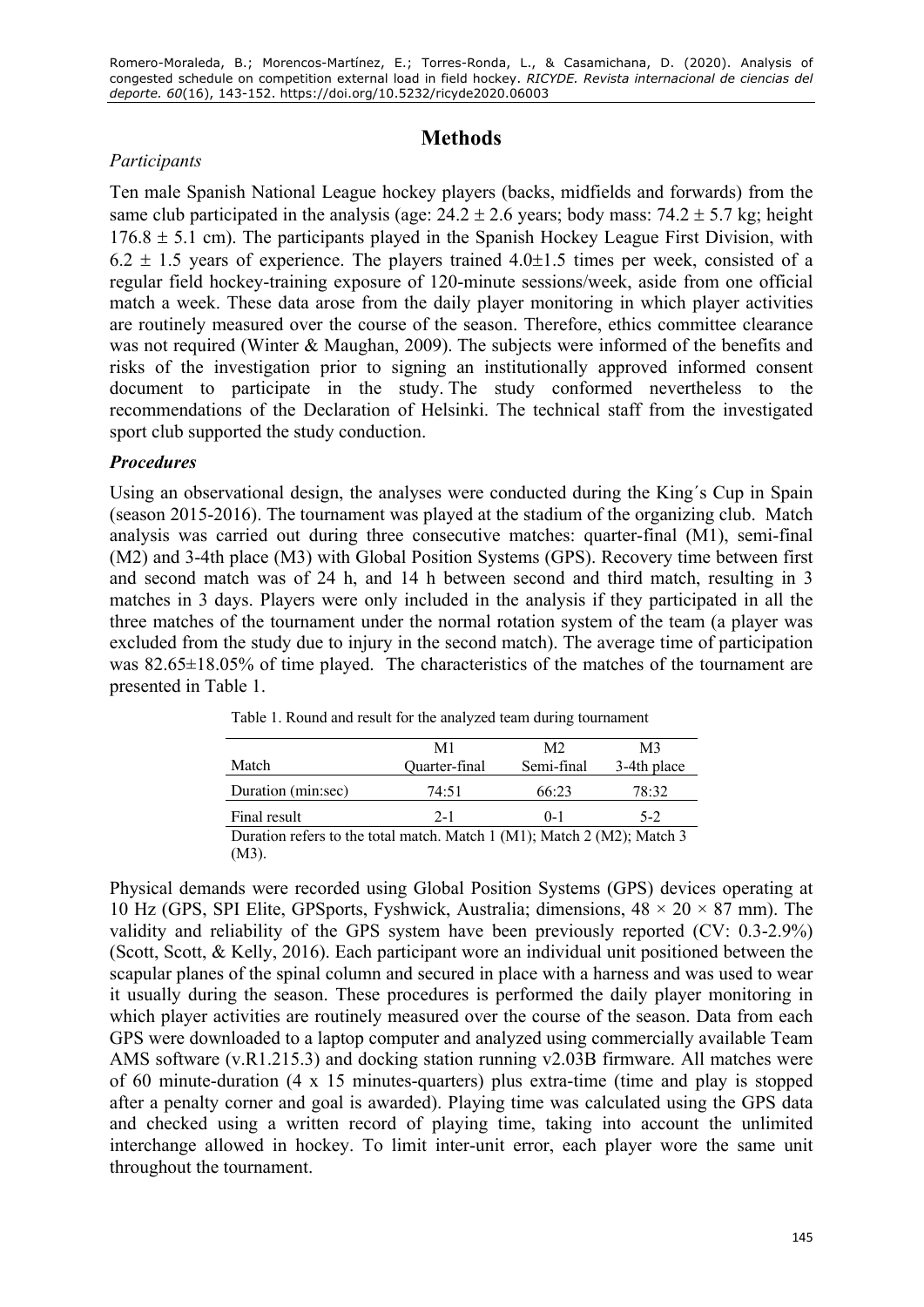# *Physical demands variables*

Total playing time (TPT, min), percentage of time played (% TP) and total distance covered (TD; m) were recorded during match-play. Time-motion variables were quantified based on distance covered in absolute speed thresholds. These speed thresholds include absolute and relative low speed running (LSR;  $\leq 15.0$  km·h<sup>-1</sup> and LSR·min<sup>-1</sup>); moderate speed running (MSR; 15.1-18.9 km·h<sup>-1</sup> and MSR/·min<sup>-1</sup>), high speed running (HSR; >19 km·h<sup>-1</sup> and HSR/·min<sup>-1</sup>) and sprinting (SR > 23.0 km·h<sup>-1</sup> and sprint·min<sup>-1</sup>). The speed thresholds used have been chosen since they were the ones configured by the manufacturer (Cummins, Orr, O'Connor, & West, 2013) and are similar to those used by time motion research studies in hockey (Jennings et al., 2012). The number of acceleration and deceleration efforts were analyzed using recently defined thresholds (low - Lacc: 1-1.9 m·s<sup>-2</sup>; moderate - Macc: 2-2.9 m·s<sup>-2</sup>; high - Hacc: >3 m·s<sup>-2</sup>) (Akenhead, Harley, & Tweddle, 2016). Sprint number (SN  $>23.0$  km $\cdot$ h<sup>-1</sup>) was also recorded. Data were normalized to distance or number of actions per minute  $(m \cdot min^{-1}$  or n $\cdot min^{-1})$  to account for differences in TPT (min).

## *Statistical Analyses*

Data analysis was conducted using the statistical software package SPSS v.23 (SPSS Inc., Chicago, IL, USA). Descriptive data is presented as mean  $\pm$  SD. The differences among matches were analyzed using one-way repeated-measures analysis of variance (ANOVA). The statistical threshold was set at  $p \le 0.05$ . Additionally, effect sizes (ES) were also calculated in all pairwise comparisons to allow a magnitude-based inference approach. Specifically, the effect-size statistic  $\pm$  90% confidence interval (CI) was used on log-transformed data to reduce bias due to non-uniformity of error. Qualitative descriptors were used to describe the likelihood that the rue magnitude of the effect is substantial according to the following schema: <0.5%, most unlikely; 0.5-5%, very unlikely; 5-25%, unlikely; 25-75%, possibly; 75-95%, likely; 95- 99.5%, very likely; >99.5%, most likely (Hopkins, Marshall, Batterham, & Hanin, 2009). All calculations were completed using a predesigned spreadsheet obtained from https://sportscience.sportsci.org/ (Hopkins, Marshall, Batterham, & Hanin, 2009; Hopkins, 2006).

## **Results**

Changes of physical demands variables across the tournament are shown in Table 2. Overall, the ANOVA revealed no statistically significant differences across the tournament in physical demands ( $p > 0.05$ ). During M1 players covered higher distance than M3 [ES= -0.64 (-1.43-0.15), likely]. LSR·min<sup>-1</sup> presented also higher values in M1 than M3 [ES=  $-0.67$  ( $-1.46$ -0.11), likely]. HSR also was greater in M1 than in M2 and M3 [ES =  $-0.65$  ( $-1.41-0.11$ ) and  $-1.2$  ( $-$ 1.98- -0.54), likely and very likely, respectively]. Likewise, M3 revealed lower values for SN than in M1 [ES =  $-0.96$  ( $-1.73-0.2$ ) and M2 (ES =  $-0.58$  ( $-1.34-0.18$ ), likely].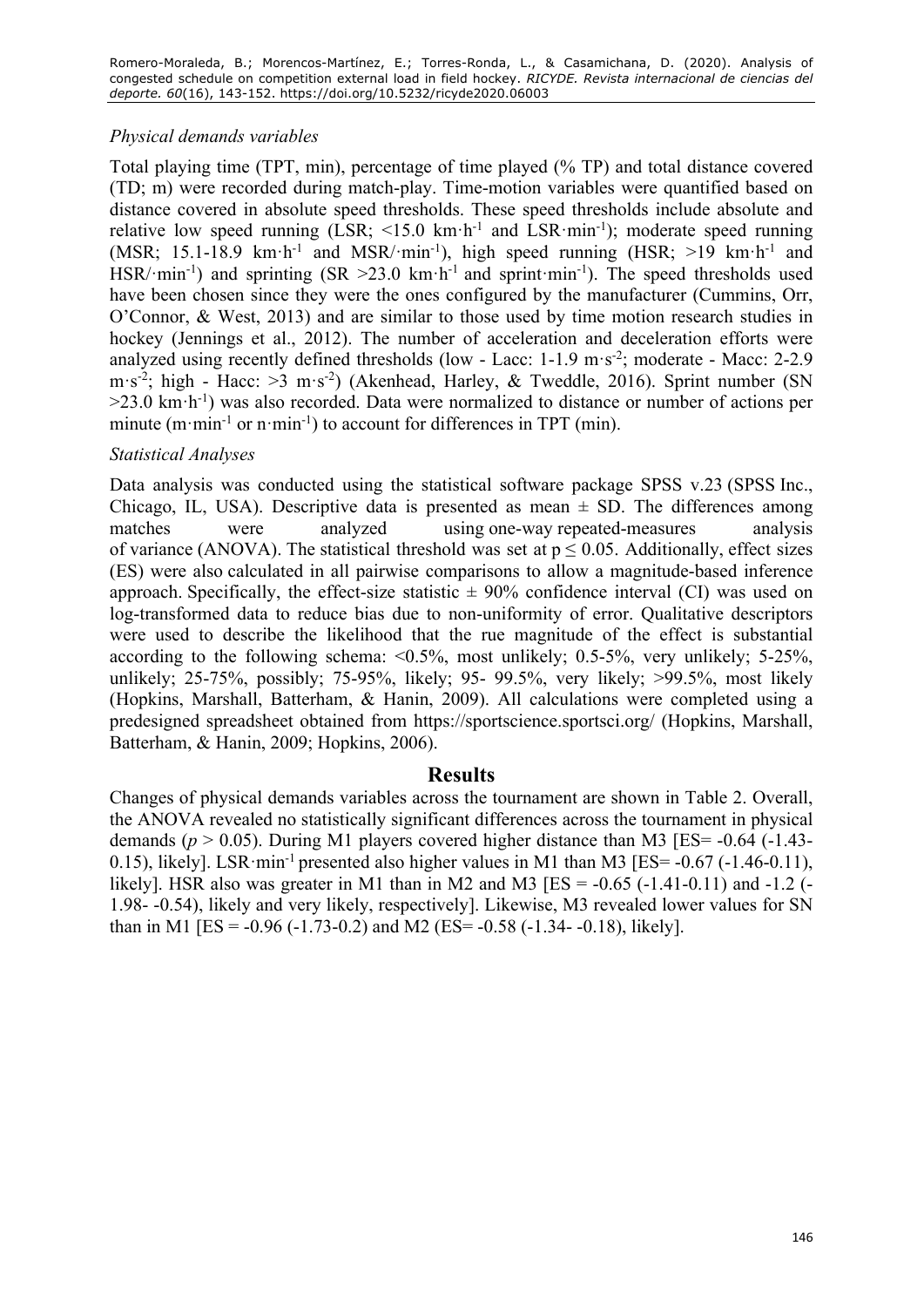#### Table 2. Changes in physical demands variables over 3 consecutive matches

| Variable                                   |                 |                                     |                     |                     |                                       | Difference in percentage (% $\pm$ 90% CL) |                                 |
|--------------------------------------------|-----------------|-------------------------------------|---------------------|---------------------|---------------------------------------|-------------------------------------------|---------------------------------|
|                                            |                 | Uncertainty in the true differences |                     |                     |                                       |                                           |                                 |
|                                            |                 | M1                                  | M <sub>2</sub>      | M <sub>3</sub>      | $M1$ vs $M2$                          | M <sub>2</sub> vs M <sub>3</sub>          | M1 vs M3                        |
| Min played                                 | $60.20 \pm$     | 15.61                               | $55.76 \pm 13.77$   | $67.36 \pm 10.65$   | $0.04\,\pm\phantom{0}0.53$<br>unclear | $0.23 \pm 0.47$<br>unclear                | $-0.01 \pm 0.20$<br>unclear     |
| Percentage min played (%)                  | $82.65 \pm$     | 18.05                               | $84.70 \pm 20.90$   | $86.00 \pm 13.59$   | $0.06 \pm 0.51$<br>unclear            | $0.04 \pm 0.40$<br>unclear                | $0.00 \pm 0.27$<br>unclear      |
| Total distance (m)                         | 7311 $\pm$      | 876                                 | $6845 \pm 1627$     | 921<br>$7077 \pm$   | $-0.06 \pm 0.31$<br>unclear           | $0.09 \pm 0.50$<br>unclear                | $-0.10 \pm 0.15$<br>unclear     |
| LSR(m)                                     | $5818 \pm$      | 890                                 | $5546 \pm 1345$     | $5911 \pm 1058$     | $-0.02 \pm 0.37$<br>unclear           | $0.10 \pm 0.48$<br>unclear                | $-0.06 \pm 0.19$<br>unclear     |
| MSR(m)                                     | $923.58 \pm$    | 259.70                              | $854.20 \pm 339.17$ | $799.01 \pm 161.32$ | $-0.04 \pm 0.47$<br>unclear           | $0.13 \pm 0.59$<br>unclear                | $-0.12 \pm 0.28$<br>likely      |
| HSR(m)                                     | $569.23 \pm$    | 210.10                              | $444.36 \pm 203.16$ | $367.11 \pm 122.78$ | $-0.14 \pm 0.49$<br>likely            | $0.18 \pm 1.14$<br>unclear                | $-0.26 \pm 0.37$<br>very likely |
| Total distance $(m \cdot min^{-1})$        | $107.27 \pm$    | 41.82                               | $123.91 \pm 17.54$  | $105.92 \pm 10.51$  | $0.06 \pm 0.21$<br>unclear            | $-0.11 \pm 0.15$<br>likely                | $-0.07 \pm 0.14$<br>unclear     |
| $LSR·min-1$<br>$(m \cdot \text{min}^{-1})$ | 93.68 $\pm$     | 8.99                                | $99.85 \pm 10.94$   | $88.10 \pm 7.57\#$  | $0.07 \pm 0.14$<br>likely             | $-0.11 \pm 0.10$<br>very likely           | $-0.05 \pm 0.11$<br>likely      |
| $MSR·min-1$<br>$(m \cdot \text{min}^{-1})$ | 13.96 $\pm$     | 7.51                                | $16.03 \pm 6.57$    | $12.19 \pm 3.47$    | $0.16 \pm 0.61$<br>unclear            | $-0.03 \pm 0.43$<br>unclear               | $-0.07 \pm 0.36$<br>unclear     |
| $HSR·min-1$<br>$(m \cdot \text{min}^{-1})$ | $9.99 \pm$      | 5.94                                | $8.08 \pm 3.22$     | $5.62 \pm 2.13$     | $0.07 \pm 0.67$<br>unclear            | $-0.04 \pm 0.62$<br>unclear               | $-0.21 \pm 0.42$<br>likely      |
| SN<br>$(n \cdot \text{min}^{-1})$          | $0.87 \pm 0.24$ |                                     | $0.91 \pm 0.19$     | $0.74 \pm 0.18$     | $0.14 \pm 0.47$<br>unclear            | $-0.17 \pm 0.15$<br>likely                | $-0.09 \pm 0.31$<br>likely      |

Date are presented mean  $\pm$  standard deviation (SD) and difference in percentage ((%  $\pm$  90% Confident limits)). \*indicates significant difference with match 1 (M1), # indicates significant differences with match 2 (M2). Match 3 (M3); Minutes (min). Low speed running (LSR<15km·h<sup>-1</sup>); Moderate speed running (MSR: 15.1-18.9 km·h<sup>-1</sup>; High speed running (HSR>19km·h<sup>-1</sup>; Sprint number per min played (SN >23km·h<sup>-1</sup>)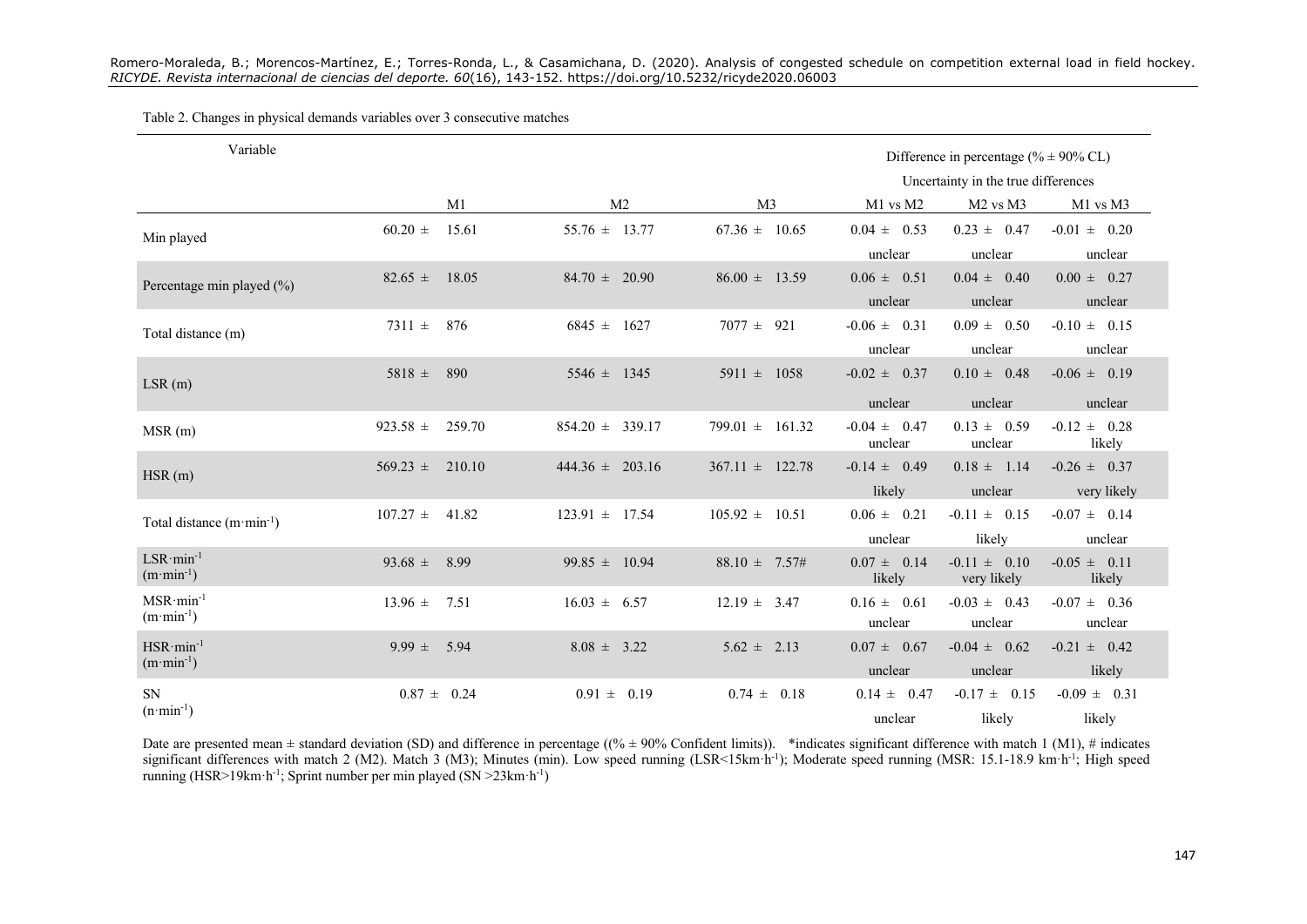Table 3 presents the comparisons of the number of accelerations and decelerations in three different thresholds. M2 showed likely (vs M1) and very likely (vs M3) higher values for moderate accelerations  $n \cdot min^{-1} (ES = 1.01 (0.26 - 1.76)$  and 0.82 (-1.61- -0.02) and moderate decelerations n·min<sup>-1</sup> vs M1 (ES = 1.01 (0.27-1.76) and -1.14 (-1.92- -0.35) vs M3. High decelerations  $\text{min}^{-1}$  were lower in M3 than M2 and M1, respectively (ES = -1.02 (1.79-0.26; likely) and -0.58 (-1.34- -0.18; very likely). For the remaining variables, the differences were rated as unclear.

Table 3. Differences between matches for acceleration and deceleration variables during tournament

| Variable                                   |                      |                                                 |                                                                                   | Difference in percentage (% $\pm$ 90% CL) |                                                |                           |  |
|--------------------------------------------|----------------------|-------------------------------------------------|-----------------------------------------------------------------------------------|-------------------------------------------|------------------------------------------------|---------------------------|--|
|                                            | M1<br>M <sub>2</sub> |                                                 | M <sub>3</sub>                                                                    | Uncertainty in the true differences       |                                                |                           |  |
|                                            |                      |                                                 |                                                                                   | M1 vs M2                                  | M <sub>2</sub> vs M <sub>3</sub>               | M1 vs M3                  |  |
| LAcc<br>$(n \cdot \text{min}^{-1})$        |                      | $9.30 \pm 0.46$ $9.26 \pm 1.08$ $8.92 \pm 0.59$ |                                                                                   | $0\% \pm 12\%$<br>unclear                 | $0\% \pm 19\%$<br>unclear                      | $3\% \pm 9\%$<br>unclear  |  |
| MAcc $(n \cdot min^{-1})$                  |                      | $1.89 \pm 0.37$ $2.16 \pm 0.15$ $1.77 \pm 0.41$ |                                                                                   | very likely                               | $17\% \pm 18\%$ -14% $\pm 19\%$<br>likely      | $3\% \pm 29\%$<br>unclear |  |
| HAcc<br>$(n \cdot \text{min}^{-1})$        |                      | $0.90 \pm 0.23$ $0.91 \pm 0.15$ $0.79 \pm 0.19$ |                                                                                   | unclear                                   | $9\% \pm 39\% -12\% \pm 15\%$<br>unclear       | $7\% \pm 29\%$<br>unclear |  |
| LDec<br>$(n \cdot \text{min}^{-1})$        |                      | $7.52 \pm 0.48$ $7.73 \pm 1.12$ $7.36 \pm 0.55$ |                                                                                   | $3\% \pm 12\%$<br>unclear                 | $0\% \pm 20\%$<br>unclear                      | $1\% \pm 9\%$<br>unclear  |  |
| MDec $(n \cdot min^{-1})$                  |                      |                                                 | $1.75 \pm 0.18$ $1.97 \pm 0.22$ $1.52 \pm 0.34$ # $13\% \pm 11\%$ -19% $\pm 19\%$ | very likely                               | very likely                                    | $7\% \pm 23\%$<br>unclear |  |
| <b>HDec</b><br>$(n \cdot \text{min}^{-1})$ | $1.02 \pm 0.23$ 1.13 |                                                 | $\pm$ 0.26 0.89 $\pm$ 0.17                                                        | unclear                                   | $15\% \pm 35\%$ -19% $\pm 20\%$<br>very likely | $8\% \pm 17\%$<br>likely  |  |

Date are presented mean  $\pm$  standard deviation (SD) and difference in percentage ((%  $\pm$  90% Confident limits)). \*indicates significant difference with match 1 (M1), # indicates significant differences with match 2 (M2). Match 3 (M3); Minutes (min); Low accelerations (Lacc: 1-1.9 m·s<sup>-2</sup>); Moderate accelerations (Macc: 2-2.9 m·s-<sup>2)</sup>; High accelerations (Hacc: >3  $\text{m·s}^2$ ); Low decelerations (Ldec: 1-1.9 m·s<sup>-2</sup>); Moderate decelerations (Mdec: 2-2.9 m·s-<sup>2)</sup>; High decelerations (Hdec: >3  $m \cdot s^{-2}$ ).

#### **Discussion**

The aim of this study was to analyze the variation in players physical demands profile during a major national men field hockey tournament consisted of 3 matches on consecutive days. The main findings were that players reduced distance covered at MSR and HSR, SN (count  $\text{min}^{-1}$ ), the number of Macc, and Mdec and Hdec (n $\text{min}^{-1}$ ). The main differences were found in the third game compared with the previous two games, specifically for HSR, SN, the number of decelerations (at both moderate and high intensity). To authors' knowledge, the current study is one of the first to observe these changes in male field hockey players during congested fixture tournament. However, other variables such as the total distance (m), LSR (m), MSR·min<sup>-1</sup>, the number of Lacc, and Ldec and Hacc (n·min<sup>-1</sup>) have not shown differences between the matches studied.

Several studies consider that the reduction in distance or intensity throughout the course of consecutive matches could be due to fatigue (MacLeod, Bussell, & Sunderland, 2007; Spencer et al., 2005; Waldron & Highton, 2014). We have observed a decrease in physical activity in the second and third match in comparison with the first match, which suggest an objective effect of residual fatigue (Spencer et al., 2005). Jennings et al. (2012) analyzed the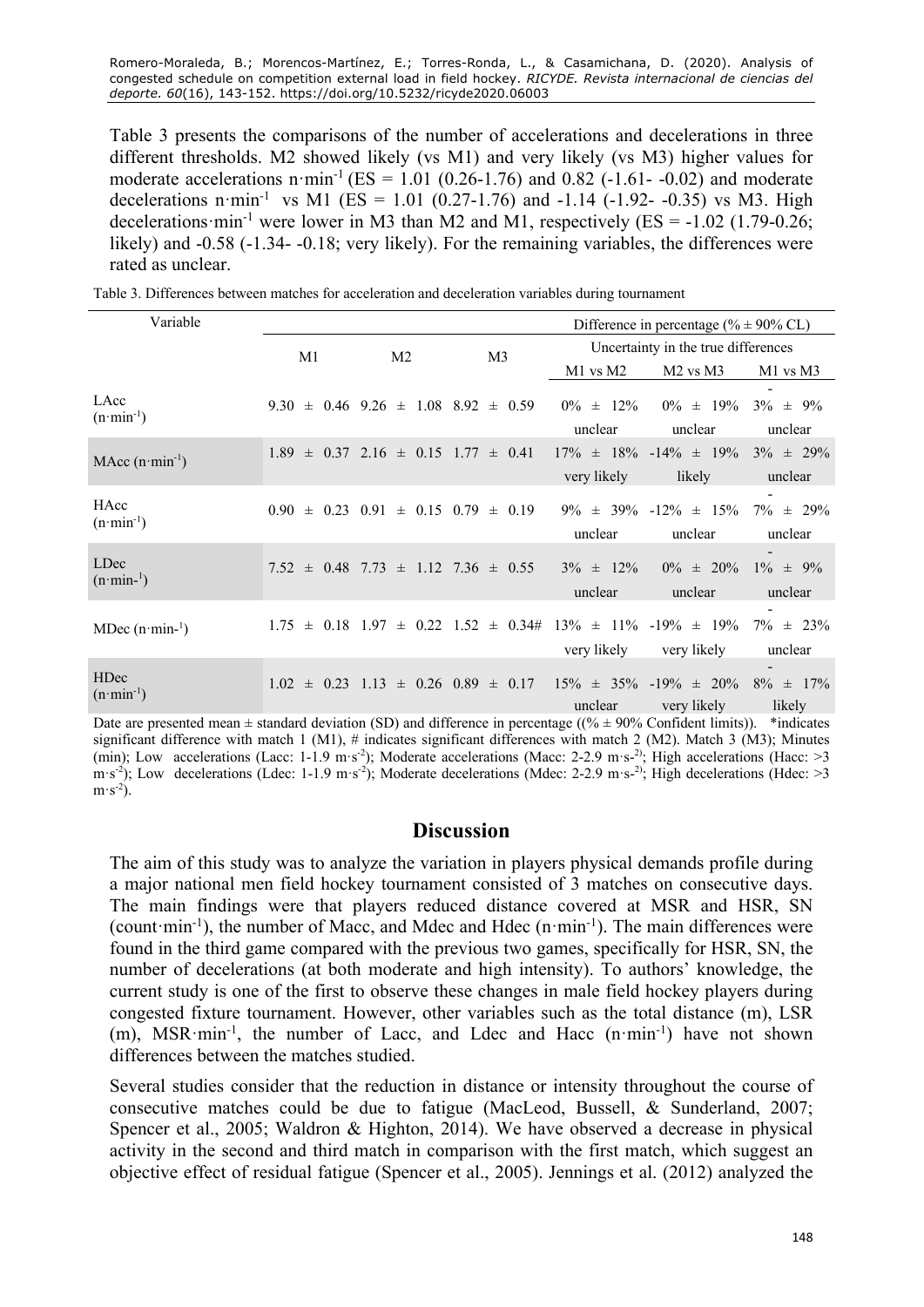exercise intensity on six matches within a period of nine days during an international competition suggesting that the activity profiles were not influenced by the short recovery between matches (Jennings et al., 2012). In elite level, the unlimited substitution rule and performance level of the squad allows a high rotational strategy during each match, which could potentially explain the ability to maintain high-intensity efforts during the tournament (Linke & Lames, 2016). In the current study, M1 showed a  $14 \pm 49$  and  $26 \pm 37$  % greatest distance at HSR than M2 and M3, however, the distance relative per minute and moderate accelerations and deceleration per minute were higher in M2 than M1 and M3. Whilst some form of fatigue is likely to occur during a congested period where pacing strategies are developed on behalf of the player (Waldron & Highton, 2014), might be taken into account other reasons such as the scoreboard across the match and the relevance of it. M1 and M3 were won; given that winning is a comfortable status for a team, it is possible that opposition players assumed a ball contention strategy, keeping the match at slower pace (Andrzejewski, Konefał, Chmura, Kowalczuk, & Chmura, 2016).

Regarding the possible sensitivity of the variables studied to detect fatigue states, it should be noted that the greatest differences between matches were found in the values of acceleration and deceleration at moderate and high intensity per minute. It seems therefore, that these variables could be more sensitive to detect possible (neuromuscular) fatigue with respect to the traditional variables related to the displacements in different speed ranges (Akenhead et al., 2013; Aughey, 2011). However, we want to stress again that the complexity of team sports performance, and the fact that many factors can influence physical demands, might affect the physical outputs, not being only due to fatigue. Self-regulation or 'pacing' of physical efforts has been suggested as a mechanism of the player to modulate the intensity of the match (Carling, Espié, Le Gall, Bloomfield, & Jullien, 2010), with the impossibility through GPS data to know if this decrease in activity is related to states of fatigue or not (Bradley & Noakes, 2013). Moreover, in this study we did not analyze using an individual relative threshold based on their acceleration capacity at different initial speeds, allowing to distinguish better the intensity and to not under or overestimate the demands (Martínez-Cabrera, Núñez-Sánchez, Losada, Otero-Esquina, Sánchez & De, Hoyo, 2018).

One contextual variable to consider is the quality of the opposition. Vinson et al. (2018) recently observed that domestic women´s field hockey players covered a significantly greater total distance when competing against opponents from top three teams compared to middle three teams (Vinson et al., 2018). In the current study, it can be observed in M2 a greater relative distance per minute, accelerations and decelerations than M1 and M3. This could be due to high level of the opponent and/or the score. This was the one match lost (0-1) and it could be determinant in the physical activity demand. Previous studies in team sports investigated the score-line on physical demands, with more high-intensity activity displayed when losing than they were winning (Almeida, Ferreira, & Volossovitch, 2014; Sanchez, Hernández, Carretero, & Sanchez-Sanchez, 2019). It can be interpreted that the results of our study suggest that players could be accumulating fatigue and sometimes engaging in pacing strategies. However, further research to explore this more specifically and with a more appropriate methodology is needed.

The results of this study try to provide new information for coaches and scientists of elite field hockey. Field hockey players experience distinguishable performance fluctuations, we suggest that physical performance data from field hockey should be interpreted in the context of the underlying substitution strategies. Moreover, coaching staff should ensure careful management of players' playing time and recovery, especially in this kind of congested competitions.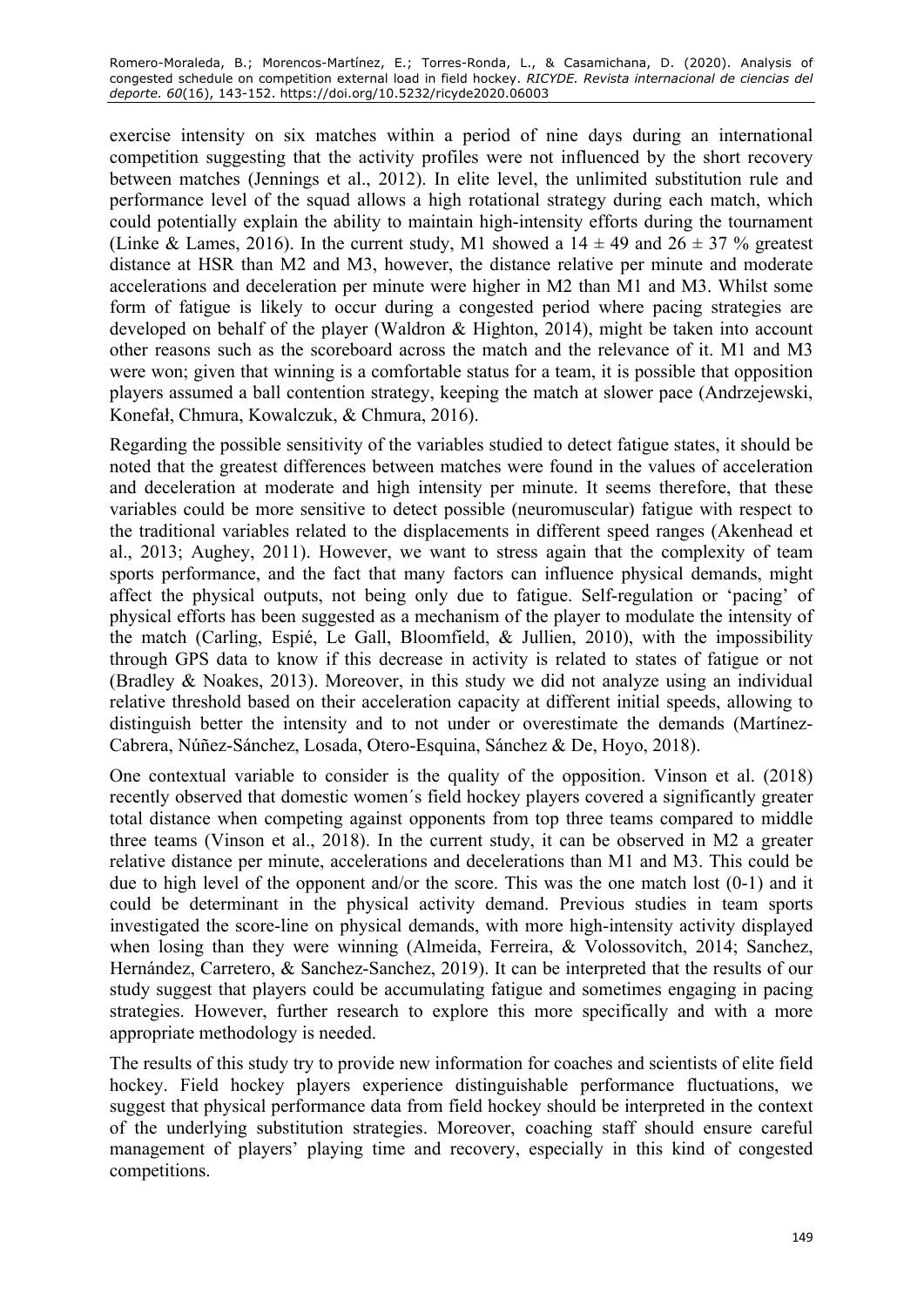Romero-Moraleda, B.; Morencos-Martínez, E.; Torres-Ronda, L., & Casamichana, D. (2020). Analysis of congested schedule on competition external load in field hockey. *RICYDE. Revista internacional de ciencias del deporte. 60*(16), 143-152. https://doi.org/10.5232/ricyde2020.06003

This study is not without limitations, many of which are related to collecting data from professional athletes in their normal competitive environment. Similarly, to many studies examining team sports, we present a data from a tournament that represents a case study of one male hockey team. While we report measurements of running demands, we did not assess the biochemical and objective muscular measurements to quantify fatigue. In addition, the use of other indicators obtained by relating variables, such as the Player Load per meter (Barrett et al., 2016), could provide information on the possible biomechanical changes of the athletes in the different matches. Moreover, results could be determined by the differences in the recovery hours in-between matches, which is a factor of the competition calendar. How each opponent performed is also likely have influenced the results observed in this study, as well as other variables such as humidity or hydration status. Again, access to the opponent's data was not possible and cannot be accounted for in our interpretations.

# **Conclusions**

In conclusion, these data show that players reduced distance covered at MSR and HSR, SR and the number of Macc, and Mdec and Hdec per minute played in the M3 compared to M1. Even though that not all the variables changed through the tournament in the same way due to several complex aspects previously discussed, it seems that those more related to high intensity are the ones more sensitive to reflect accumulated fatigue.

### **References**

- Akenhead, R.; Harley, J., & Tweddle, S. (2016). Examining the external training load of an English Premier League football team with special reference to acceleration. *Journal of Strength and Conditioning Research/National Strength & Conditioning Association*, *30*(9), 2424-2432. https://doi.org/10.1519/JSC.0000000000001343
- Akenhead, R.; Hayes, P. R.; Thompson, K. G., & French, D. (2013). Diminutions of acceleration and deceleration output during professional football match play. *Journal of Science and Medicine in Sport*, *16*(6), 556–561. https://doi.org/10.1016/j.jsams.2012.12.005
- Almeida, C. H.; Ferreira, A. P., & Volossovitch, A. (2014). Effects of match location, match status and quality of opposition on regaining possession in UEFA champions league. *Journal of Human Kinetics*, *41*(1), 203–214. https://doi.org/10.2478/hukin-2014-0048
- Andrzejewski, M., Konefał, M., Chmura, P., Kowalczuk, E., & Chmura, J. (2016). Match outcome and distances covered at various speeds in match play by elite German soccer players. *International Journal of Performance Analysis in Sport*, *16*(3), 817- 828. https://doi.org/10.1080/24748668.2016.11868930
- Aughey, R. J. (2011). Increased high-intensity activity in elite Australian football finals matches. *International Journal of Sports Physiology and Performance*, *6*(3), 367–379. https://doi.org/10.1123/ijspp.6.3.367
- Barrett, S.; Midgley, A.; Reeves, M.; Joel, T.; Franklin, E.; Heyworth, R., & Lovell, R. (2016). The within-match patterns of locomotor efficiency during professional soccer match play: Implications for injury risk? *Journal of Science and Medicine in Sport*, *19*(10), 810-5.

https://doi.org/10.1016/j.jsams.2015.12.514

Bradley, P. S., & Noakes, T. D. (2013). Match running performance fluctuations in elite soccer: indicative of fatigue, pacing or situational influences? *Journal of Sports Sciences*, *31*(15), 1627–1638.

https://doi.org/10.1080/02640414.2013.796062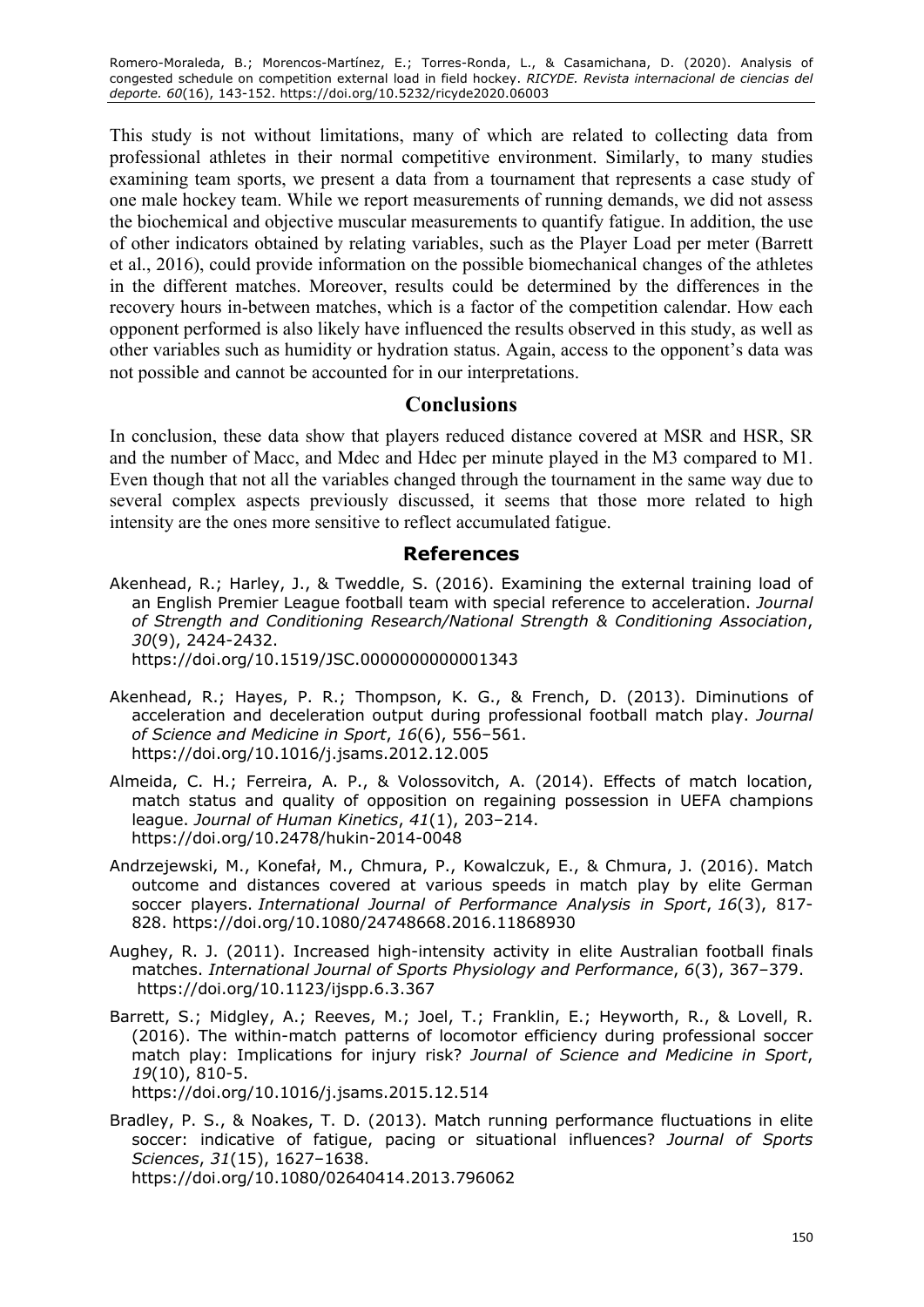Romero-Moraleda, B.; Morencos-Martínez, E.; Torres-Ronda, L., & Casamichana, D. (2020). Analysis of congested schedule on competition external load in field hockey. *RICYDE. Revista internacional de ciencias del deporte. 60*(16), 143-152. https://doi.org/10.5232/ricyde2020.06003

- Carling, C.; Espié, V.; Le Gall, F.; Bloomfield, J., & Jullien, H. (2010). Work-rate of substitutes in elite soccer: A preliminary study. *Journal of Science and Medicine in Sport*, *13*(2), 253–255. https://doi.org/10.1016/j.jsams.2009.02.012
- Cummins, C.; Orr, R.; O'Connor, H., & West, C. (2013). Global positioning systems (GPS) and microtechnology sensors in team sports: a systematic review. *Sports Medicine*, *43*(10), 1025–1042. https://doi.org/10.1007/s40279-013-0069-2
- Dellal, A.; Lago-Peñas, C.; Rey, E.; Chamari, K., & Orhant, E. (2015). The effects of a congested fixture period on physical performance, technical activity and injury rate during matches in a professional soccer team. *British Journal of Sports Medicine*, *49*(6), 390–394. https://doi.org/10.1136/bjsports-2012-091290
- Hopkins W.G. (2006) Spreadsheets for analysis of controlled trials, with adjustment for a subject characteristic. *Sportsci,*10:46-50.
- Hopkins, W. G.; Marshall, S. W.; Batterham, A. M., & Hanin, J. (2009). Progressive statistics for studies in sports medicine and exercise science. *Medicine and Science in Sports and Exercise*, *41*(1), 3-13. https://doi.org/10.1249/MSS.0b013e31818cb278
- Ihsan, M.; Tan, F.; Sahrom, S.; Choo, H. C.; Chia, M., & Aziz, A. R. (2017). Pre-game perceived wellness highly associates with match running performances during an international field hockey tournament. *European Journal of Sport Science*, *17*(5), 593– 602.

https://doi.org/10.1080/17461391.2017.1301559

- Jennings, D.; Cormack, S. J.; Coutts, A. J., & Aughey, R. J. (2012). GPS analysis of an international field hockey tournament. *International Journal of Sports Physiology and Performance*, *7*(3), 224–231. https://doi.org/10.1123/ijspp.7.3.224
- Jennings, D. H.; Cormack, S. J.; Coutts, A. J., & Aughey, R. J. (2012). International field hockey players perform more high-speed running than national-level counterparts. *The Journal of Strength & Conditioning Research*, *26*(4), 947–952. https://doi.org/10.1519/JSC.0b013e31822e591300124278-201204000-00009 [pii]
- Jones, R.; Greig, M.; Mawéné, Y.; Barrow, J., & Page, R. M. (2019). The influence of short-term fixture congestion on position specific match running performance and external loading patterns in English professional soccer. *Journal of Sports Sciences*, *37*(12),1338-1346. https://doi.org/10.1080/02640414.2018.1558563
- Linke, D., & Lames, M. (2016). Substitutions in elite male field hockey–a case study. *International Journal of Performance Analysis in Sport*, *16*(3), 924–934. https://doi.org/10.1080/24748668.2016.11868939
- Lythe, J., & Kilding, A. E. (2011). Physical demands and physiological responses during elite field hockey. *International Journal of Sports Medicine*, *32*(07), 523–528. https://doi.org/10.1055/s-0031-1273710
- MacLeod, H.; Bussell, C., & Sunderland, C. (2007). Time-motion analysis of elite women's field hockey, with particular reference to maximum intensity movement patterns. *International Journal of Performance Analysis in Sport*, *7*(2), 1–12. https://doi.org/10.1080/24748668.2007.11868392
- Martínez-Cabrera, F. I.; Núñez-Sánchez, F. J.; Losada, J.; Otero-Esquina, C.; Sánchez, H., & De, M. H. (2018). Use of Individual Relative Thresholds to Assess Acceleration in Young Soccer Players According to Initial Speed. *The Journal of Strength & Conditioning Research*.

https://doi.org/10.1519/JSC.0000000000002902 *[Epub ahead of print]*